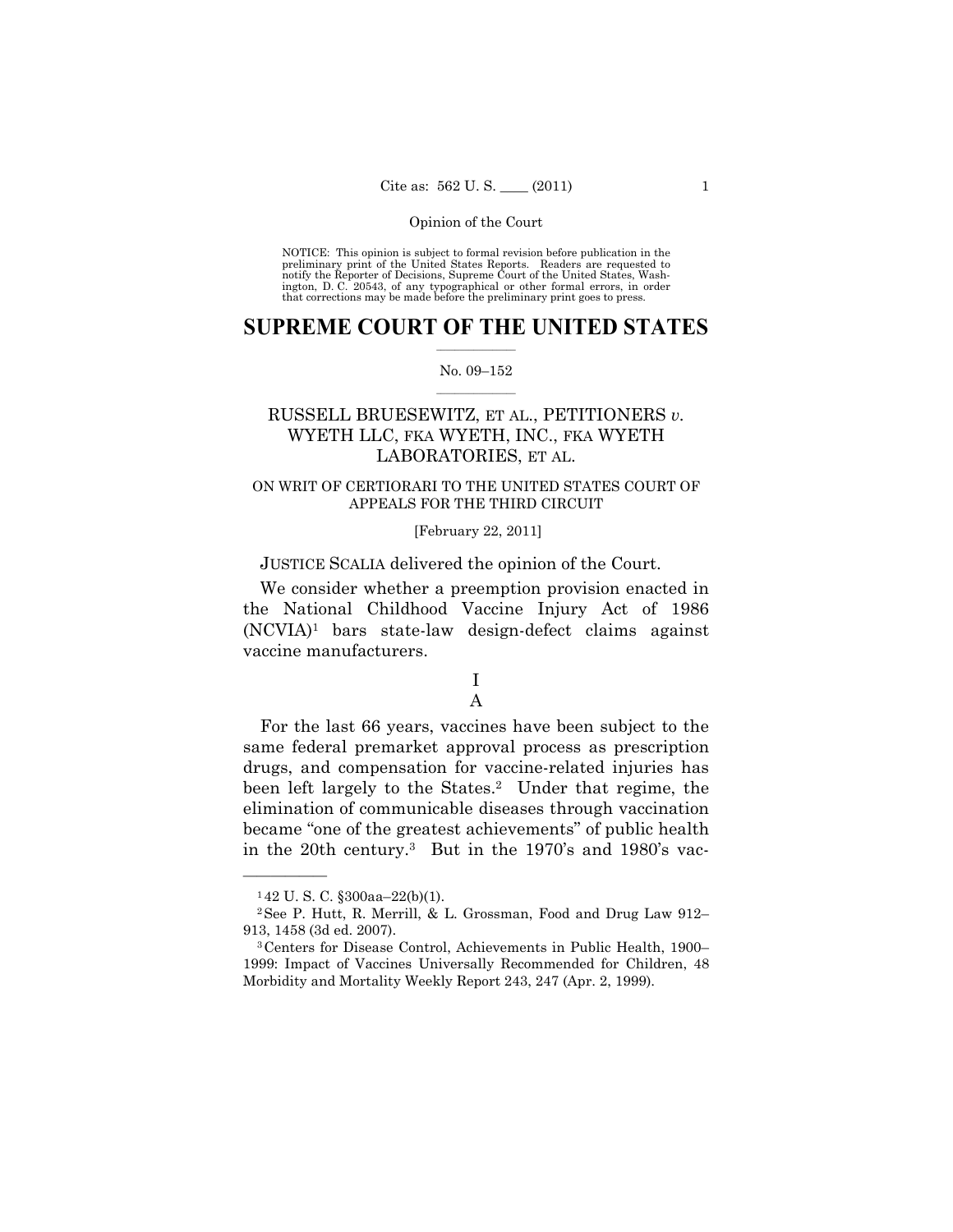cines became, one might say, victims of their own success. They had been so effective in preventing infectious diseases that the public became much less alarmed at the threat of those diseases,<sup>4</sup> and much more concerned with the risk of injury from the vaccines themselves.5

 Much of the concern centered around vaccines against diphtheria, tetanus, and pertussis (DTP), which were blamed for children's disabilities and developmental delays. This led to a massive increase in vaccine-related tort litigation. Whereas between 1978 and 1981 only nine product-liability suits were filed against DTP manufacturers, by the mid-1980's the suits numbered more than 200 each year.<sup>6</sup> This destabilized the DTP vaccine market, causing two of the three domestic manufacturers to withdraw; and the remaining manufacturer, Lederle Laboratories, estimated that its potential tort liability exceeded its annual sales by a factor of 200.7 Vaccine shortages arose when Lederle had production problems in 1984.<sup>8</sup>

 Despite the large number of suits, there were many complaints that obtaining compensation for legitimate vaccine-inflicted injuries was too costly and difficult.9 A

<sup>4</sup>See Mortimer, Immunization Against Infectious Disease, 200 Science 902, 906 (1978).<br><sup>5</sup>See National Vaccine Advisory Committee, A Comprehensive Re-

view of Federal Vaccine Safety Programs and Public Health Activities 2–3 (Dec. 2008) (hereinafter NVAC), http://www.hhs.gov/nvpo/nvac/ documents/vaccine-safety-review.pdf (as visited Feb. 18, 2011, and available in Clerk of Court's case file).<br><sup>6</sup>See Sing & Willian, Supplying Vaccines: An Overview of the Market

and Regulatory Context, in Supplying Vaccines: An Economic Analysis of Critical Issues 45, 51–52 (M. Pauly, C. Robinson, S. Sepe, M. Sing, &

M. William eds. 1996).<br><sup>7</sup>See *id.*, at 52.<br><sup>8</sup>See Centers for Disease Control, Diptheria-Tetanus-Pertussis Vaccine Shortage, 33 Morbidity and Mortality Weekly Report 695–696 (Dec. 14, 1984).  $9$ See Apolinsky & Van Detta, Rethinking Liability for Vaccine Injury,

<sup>19</sup> Cornell J. L. & Pub. Pol'y 537, 550–551 (2010); T. Burke, Lawyers,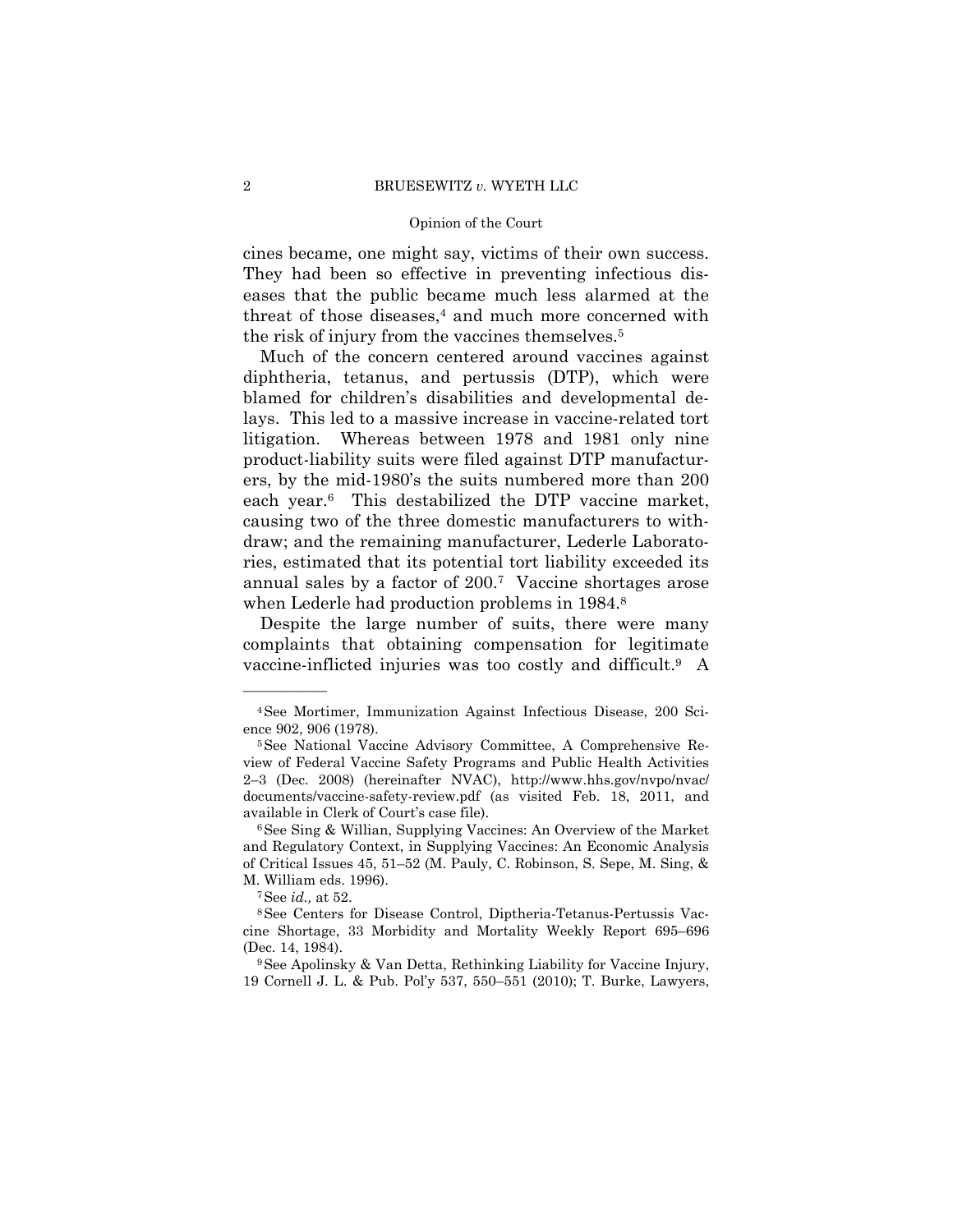significant number of parents were already declining vaccination for their children,<sup>10</sup> and concerns about compensation threatened to depress vaccination rates even further.<sup>11</sup> This was a source of concern to public health officials, since vaccines are effective in preventing outbreaks of disease only if a large percentage of the population is vaccinated.<sup>12</sup>

 To stabilize the vaccine market and facilitate compensation, Congress enacted the NCVIA in 1986. The Act establishes a no-fault compensation program "designed to work faster and with greater ease than the civil tort system." *Shalala* v. *Whitecotton*, 514 U. S. 268, 269 (1995). A person injured by a vaccine, or his legal guardian, may file a petition for compensation in the United States Court of Federal Claims, naming the Secretary of Health and Human Services as the respondent.13 A special master then makes an informal adjudication of the petition within (except for two limited exceptions) 240 days.14 The Court of Federal Claims must review objections to the special master's decision and enter final judgment under a similarly tight statutory deadline.15 At that point, a claimant has two options: to accept the court's judgment and forgo a traditional tort suit for damages, or to reject the judgment and seek tort relief from the vaccine manufacturer.<sup>16</sup>

 Fast, informal adjudication is made possible by the Act's Vaccine Injury Table, which lists the vaccines covered under the Act; describes each vaccine's compensable,

Lawsuits, and Legal Rights: The Battle over Litigation in American Society 146 (2002).<br><sup>10</sup>Mortimer, *supra*, at 906.<br><sup>11</sup>See Hagan, 45 Food Drug Cosm. L. J. 477, 479 (1990).

<sup>&</sup>lt;sup>12</sup>See R. Merrill, Introduction to Epidemiology 65–68 (2010).<br><sup>13</sup>See 42 U. S. C. §300aa–11(a)(1).

 $14$  See §300aa-12(d)(3).

 $15$ See §300aa– $12(e)$ , (g).

<sup>16</sup>See §300aa–21(a).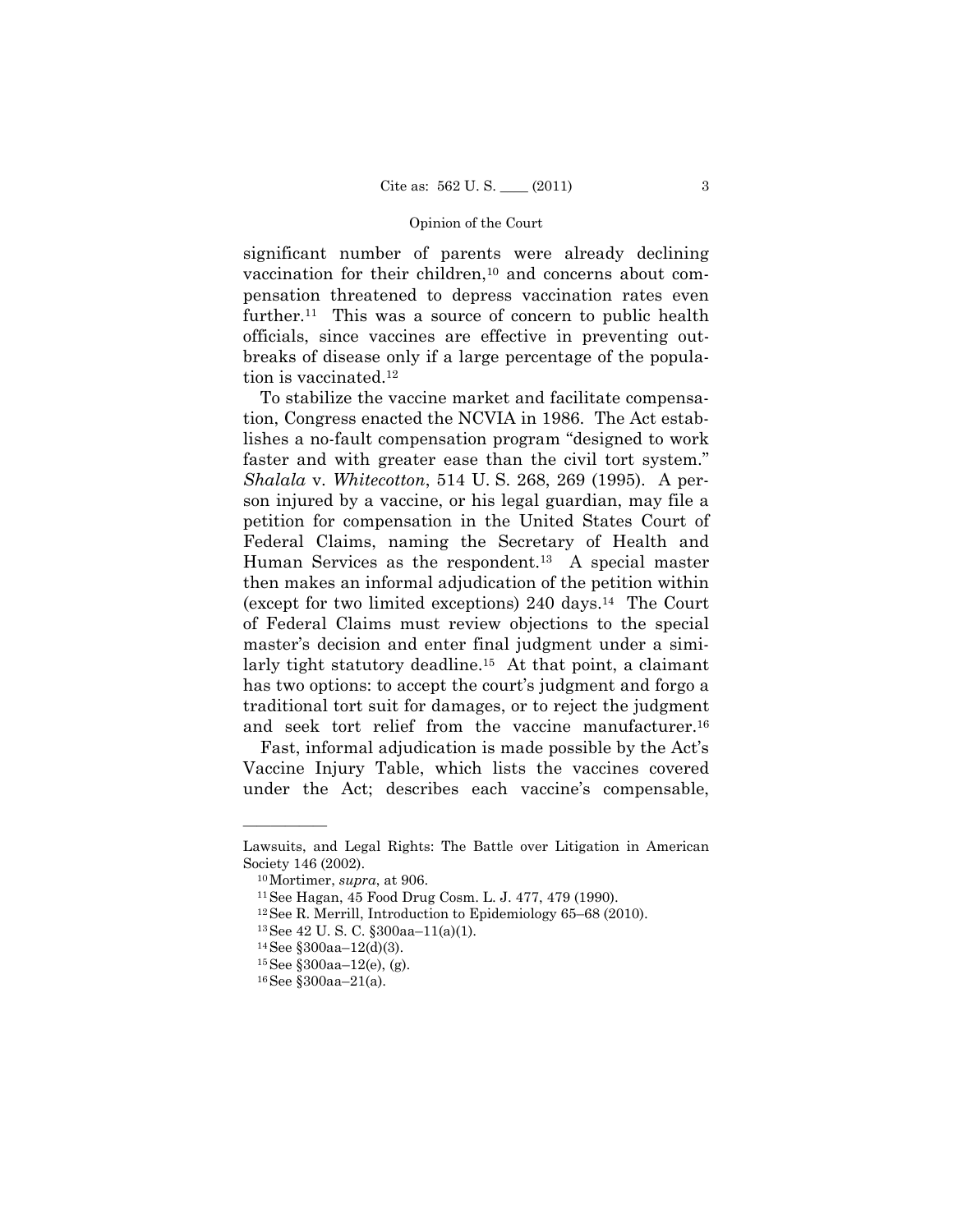adverse side effects; and indicates how soon after vaccination those side effects should first manifest themselves.17 Claimants who show that a listed injury first manifested itself at the appropriate time are prima facie entitled to compensation.18 No showing of causation is necessary; the Secretary bears the burden of disproving causation.<sup>19</sup> A claimant may also recover for unlisted side effects, and for listed side effects that occur at times other than those specified in the Table, but for those the claimant must prove causation.20 Unlike in tort suits, claimants under the Act are not required to show that the administered vaccine was defectively manufactured, labeled, or designed.

 Successful claimants receive compensation for medical, rehabilitation, counseling, special education, and vocational training expenses; diminished earning capacity; pain and suffering; and \$250,000 for vaccine-related deaths.21 Attorney's fees are provided, not only for successful cases, but even for unsuccessful claims that are not frivolous.22 These awards are paid out of a fund created by an excise tax on each vaccine dose.23

 The *quid pro quo* for this, designed to stabilize the vaccine market, was the provision of significant tortliability protections for vaccine manufacturers. The Act requires claimants to seek relief through the compensation program before filing suit for more than  $$1,000.<sup>24</sup>$  Manufacturers are generally immunized from liability for fail-

<sup>17</sup>See §300aa–14(a); 42 CFR §100.3 (2009) (current Vaccine Injury Table).<br><sup>18</sup>See 42 U.S.C. §§300aa–11(c)(1), 300aa–13(a)(1)(A).

 $19$ See §300aa-13(a)(1)(B).

<sup>20</sup>See §300aa–11(c)(1)(C)(ii).

<sup>21</sup>See §300aa–15(a).

<sup>22</sup>See §300aa–15(e).

<sup>23</sup>See §300aa–15(i)(2); 26 U. S. C. §§4131, 9510.

<sup>24</sup>See 42 U. S. C. §300aa–11(a)(2).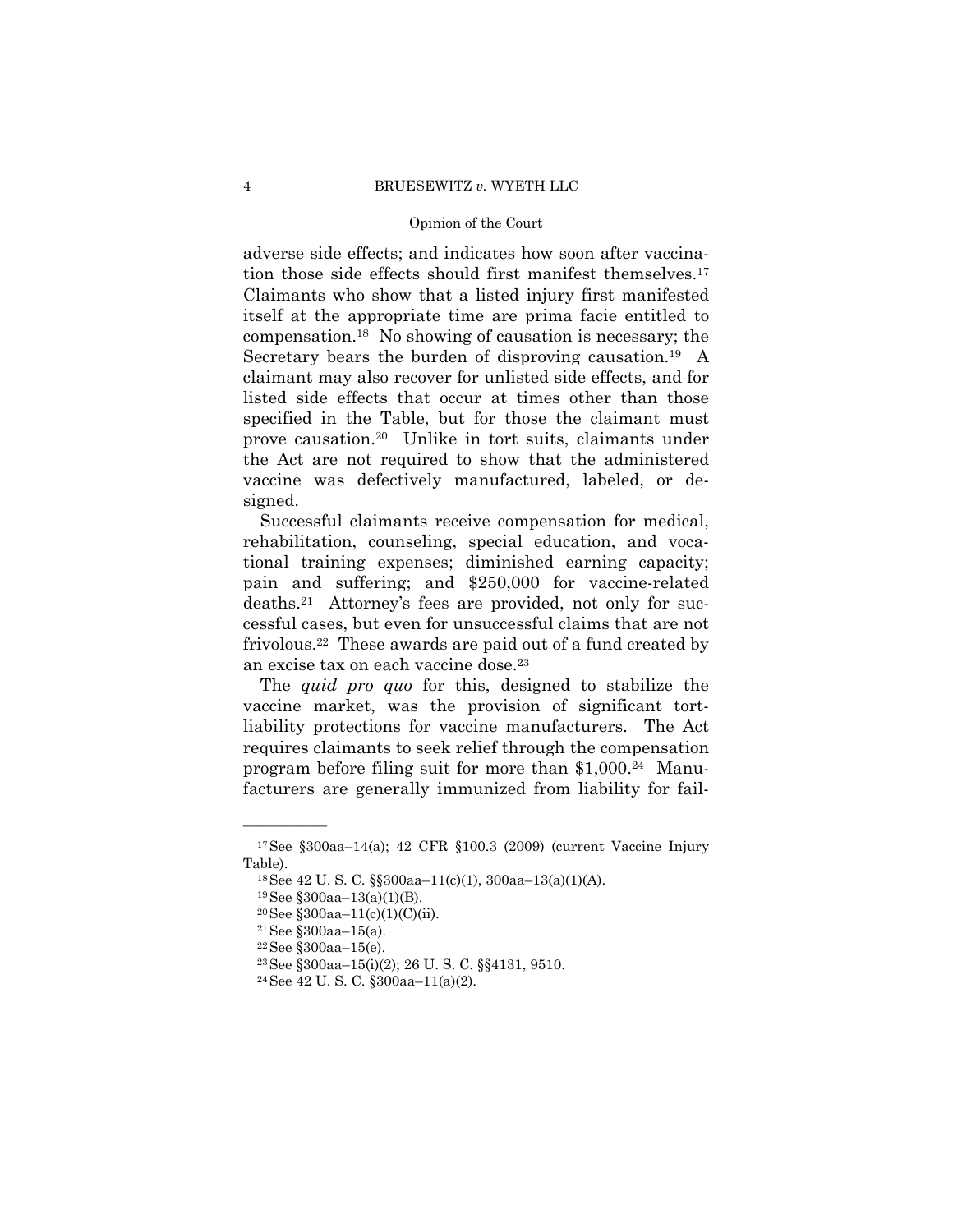ure to warn if they have complied with all regulatory requirements (including but not limited to warning requirements) and have given the warning either to the claimant or the claimant's physician.25 They are immunized from liability for punitive damages absent failure to comply with regulatory requirements, "fraud," "intentional and wrongful withholding of information," or other "criminal or illegal activity."26 And most relevant to the present case, the Act expressly eliminates liability for a vaccine's unavoidable, adverse side effects:

"No vaccine manufacturer shall be liable in a civil action for damages arising from a vaccine-related injury or death associated with the administration of a vaccine after October 1, 1988, if the injury or death resulted from side effects that were unavoidable even though the vaccine was properly prepared and was accompanied by proper directions and warnings."27

 The vaccine at issue here is a DTP vaccine manufactured by Lederle Laboratories. It first received federal approval in 1948 and received supplemental approvals in 1953 and 1970. Respondent Wyeth purchased Lederle in 1994 and stopped manufacturing the vaccine in 1998.

 Hannah Bruesewitz was born on October 20, 1991. Her pediatrician administered doses of the DTP vaccine according to the Center for Disease Control's recommended childhood immunization schedule. Within 24 hours of her April 1992 vaccination, Hannah started to experience

B

 $25$ See §300aa–22(b)(2), (c). The immunity does not apply if the plaintiff establishes by clear and convincing evidence that the manufacturer was negligent, or was guilty of fraud, intentional and wrongful withholding of information, or other unlawful activity. See §§300aa–  $22(b)(2)$ , 300aa– $23(d)(2)$ .<br><sup>26</sup>§300aa– $23(d)(2)$ .

 $27\$ \$300aa-22(b)(1).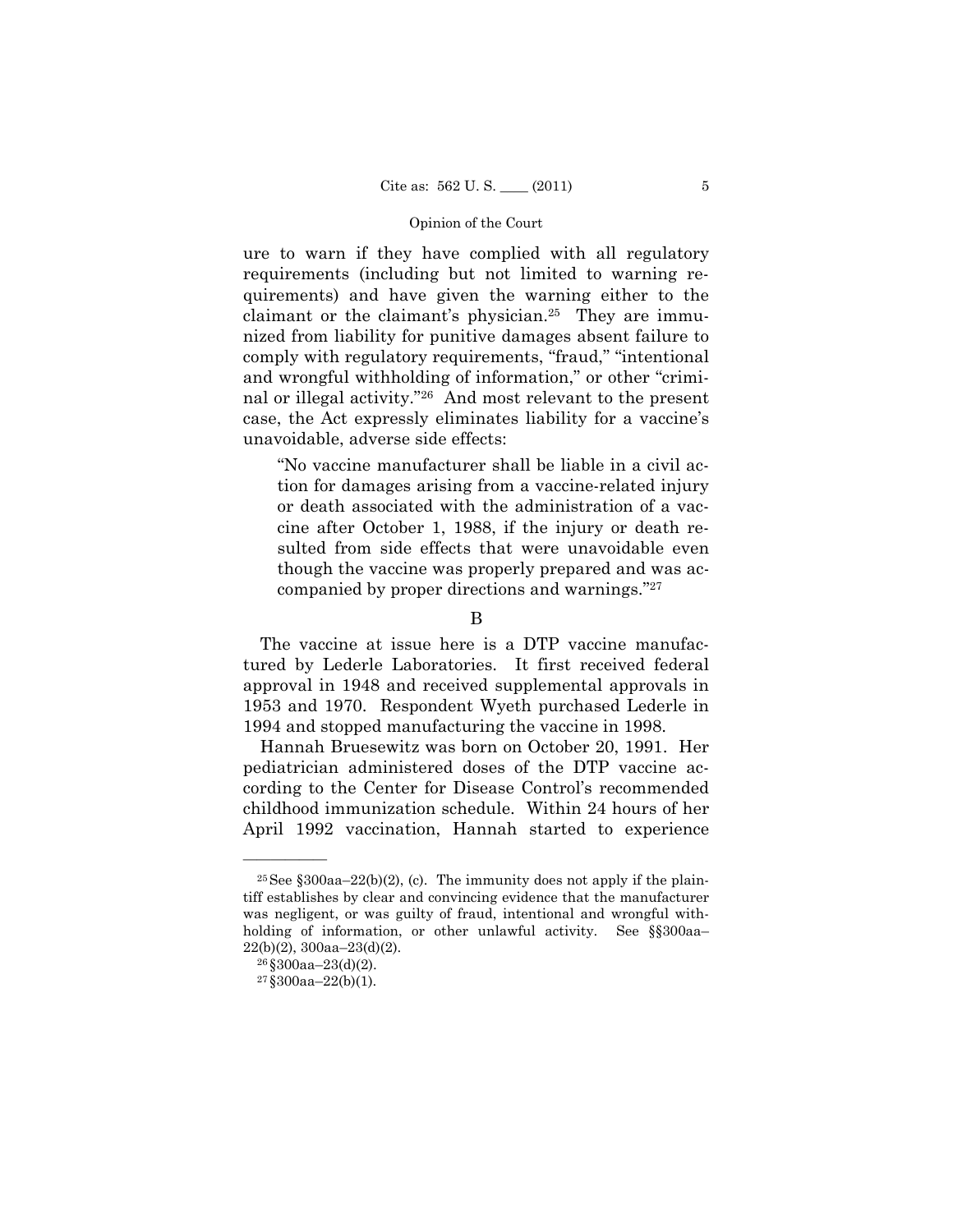seizures.28 She suffered over 100 seizures during the next month, and her doctors eventually diagnosed her with "residual seizure disorder" and "developmental delay."29 Hannah, now a teenager, is still diagnosed with both conditions.

 In April 1995, Hannah's parents, Russell and Robalee Bruesewitz, filed a vaccine injury petition in the United States Court of Federal Claims, alleging that Hannah suffered from on-Table residual seizure disorder and encephalopathy injuries.<sup>30</sup> A Special Master denied their claims on various grounds, though they were awarded \$126,800 in attorney's fees and costs. The Bruesewitzes elected to reject the unfavorable judgment, and in October 2005 filed this lawsuit in Pennsylvania state court. Their complaint alleged (as relevant here) that defective design of Lederle's DTP vaccine caused Hannah's disabilities, and that Lederle was subject to strict liability, and liability for negligent design, under Pennsylvania common law.31

Wyeth removed the suit to the United States District Court for the Eastern District of Pennsylvania, which granted Wyeth summary judgment on the strict-liability and negligence design-defect claims, holding that the Pennsylvania law providing those causes of action was preempted by 42 U.S.C.  $\S 300$ aa–22(b)(1).<sup>32</sup> The United States Court of Appeals for the Third Circuit affirmed.33 We granted certiorari.  $559$  U.S.  $\_\_$  (2010).

<sup>28</sup>See *Bruesewitz* v. *Secretary of Health and Human Servs.*, No. 95– 0266V, 2002 WL 31965744, \*3 (Ct. Cl., Dec. 20, 2002).<br><sup>29</sup> 561 F. 3d 233, 236 (CA3 2009).

<sup>&</sup>lt;sup>30</sup> See *id.*, at \*1.<br><sup>31</sup> See 561 F. 3d at 237. The complaint also made claims based upon failure to warn and defective manufacture. These are no longer at issue.

<sup>32</sup>See *id.,* at 237–238. 33 *Id.,* at 235.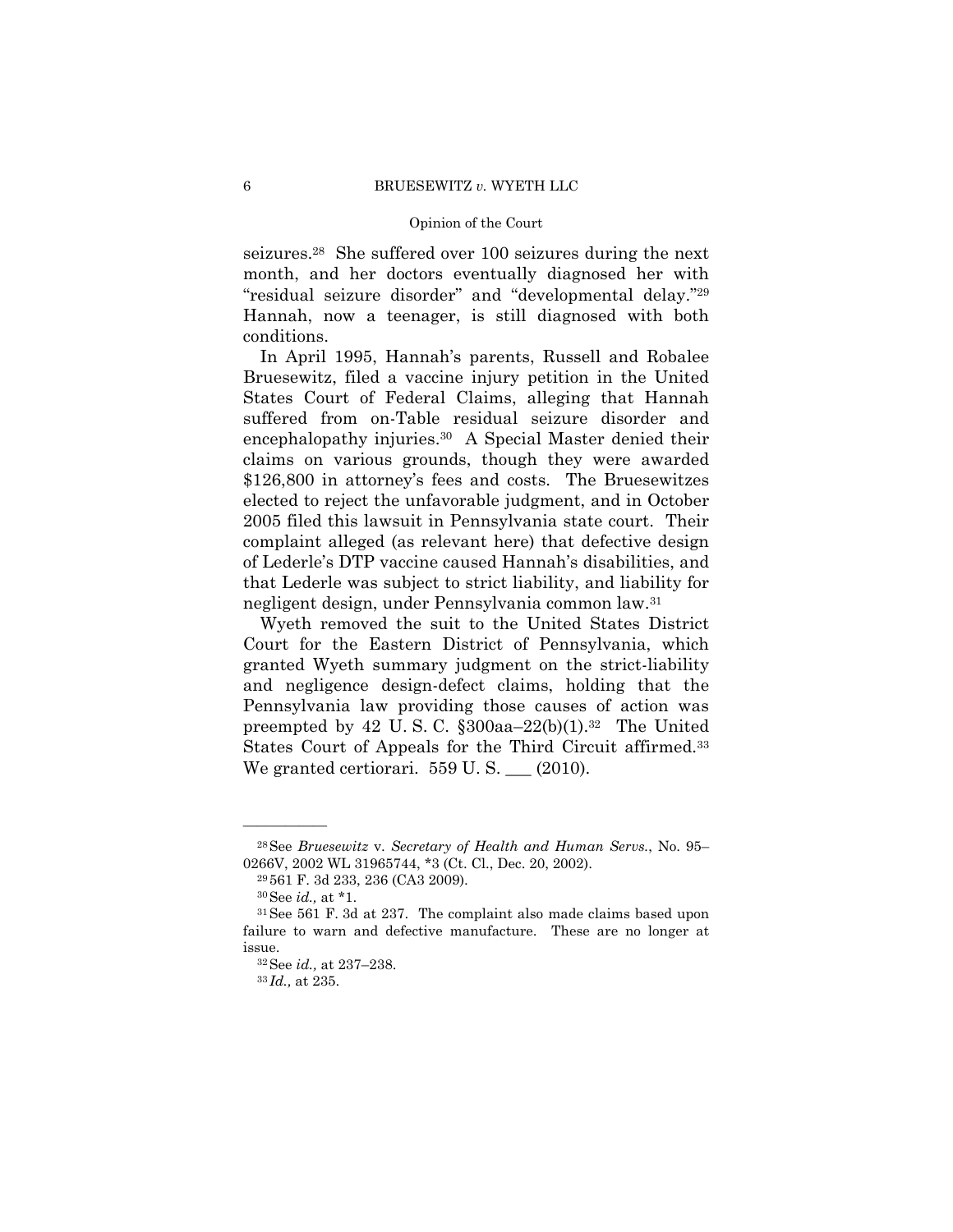# II A

We set forth again the statutory text at issue:

"No vaccine manufacturer shall be liable in a civil action for damages arising from a vaccine-related injury or death associated with the administration of a vaccine after October 1, 1988, if the injury or death resulted from side effects that were unavoidable even though the vaccine was properly prepared and was accompanied by proper directions and warnings."34

The "even though" clause clarifies the word that precedes it. It delineates the preventative measures that a vaccine manufacturer *must* have taken for a side-effect to be considered "unavoidable" under the statute. Provided that there was proper manufacture and warning, any remaining side effects, including those resulting from design defects, are deemed to have been unavoidable. State-law design-defect claims are therefore preempted.

 If a manufacturer could be held liable for failure to use a different design, the word "unavoidable" would do no work. A side effect of a vaccine could *always* have been avoidable by use of a differently designed vaccine not containing the harmful element. The language of the provision thus suggests that the *design* of the vaccine is a given, not subject to question in the tort action. What the statute establishes as a complete defense must be unavoidability (given safe manufacture and warning) *with respect to the particular design*. Which plainly implies that the design itself is not open to question.35

<sup>34</sup> 42 U. S. C. §300aa–22(b)(1).

<sup>35</sup>The dissent advocates for another possibility: "[A] side effect is 'unavoidable' ... where there is no feasible alternative design that would eliminate the side effect of the vaccine without compromising its cost and utility." *Post*, at 15 (opinion of SOTOMAYOR, J.). The dissent makes no effort to ground that position in the text of  $\delta$ 300aa–22(b)(1).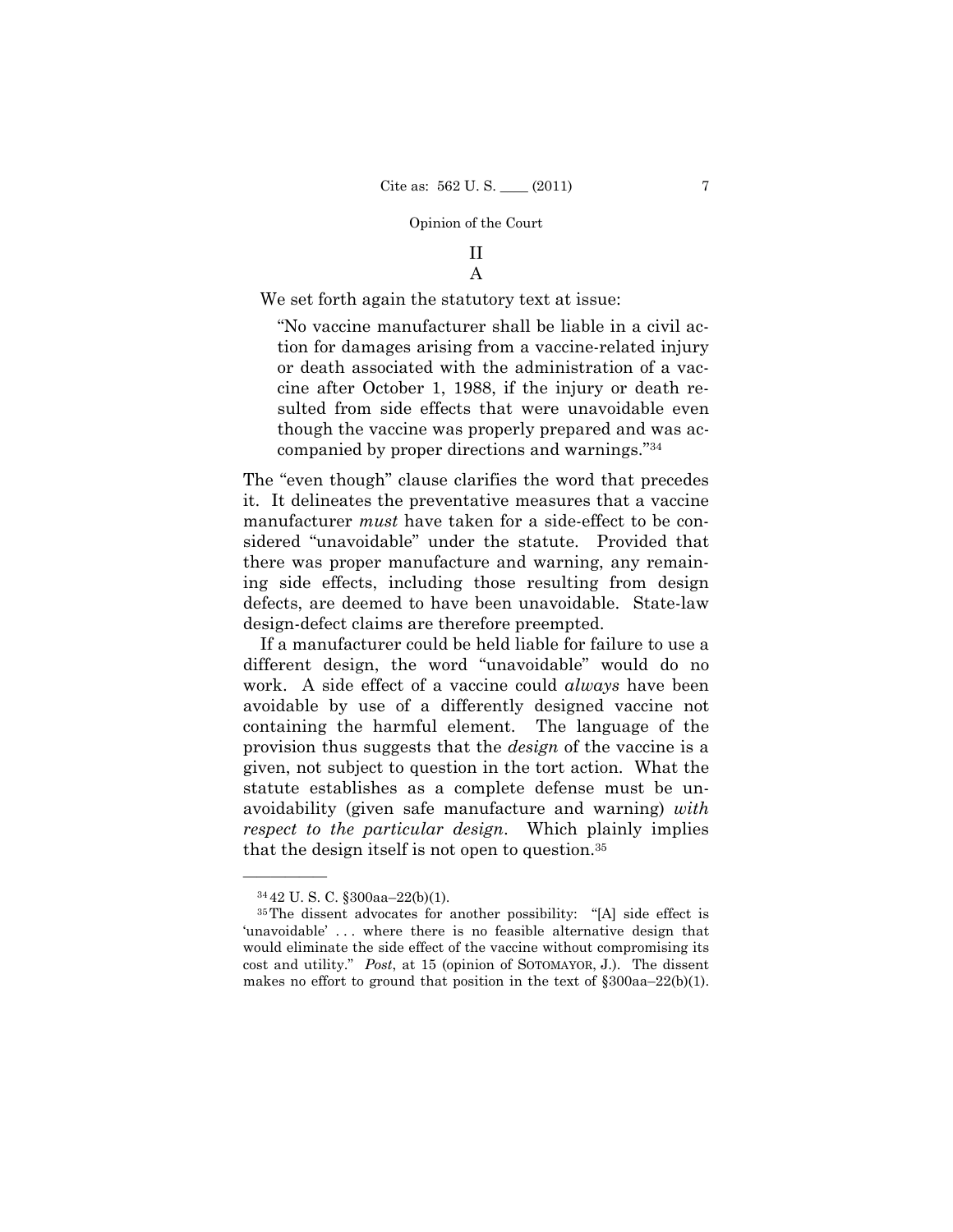#### 8 BRUESEWITZ *v.* WYETH LLC

### Opinion of the Court

 A further textual indication leads to the same conclusion. Products-liability law establishes a classic and well known triumvirate of grounds for liability: defective manufacture, inadequate directions or warnings, and defective design.36 If all three were intended to be preserved, it would be strange to mention specifically only two, and leave the third to implication. It would have been much easier (and much more natural) to provide that manufacturers would be liable for "defective manufacture, defective directions or warning, and defective design." It seems that the statute fails to mention design-defect liability "by deliberate choice, not inadvertence." *Barnhart* v. *Peabody Coal Co.*, 537 U. S. 149, 168 (2003). *Expressio unius, exclusio alterius*.

# B

 The dissent's principal textual argument is mistaken. We agree with its premise that "'side effects that were unavoidable' must refer to side effects caused by a vaccine's *design.*"37 We do not comprehend, however, the second step of its reasoning, which is that the use of the conditional term "if" in the introductory phrase "if the injury or death resulted from side effects that were unavoidable" "plainly implies that some side effects stemming from a vaccine's design are 'unavoidable,' while

We doubt that Congress would introduce such an amorphous test by implication when it otherwise micromanages vaccine manufacturers. See *infra*, at 13–14. We have no idea how much more expensive an alternative design can be before it "compromis[es]" a vaccine's cost or how much efficacy an alternative design can sacrifice to improve safety. Neither does the dissent. And neither will the judges who must rule on motions to dismiss, motions for summary judgment, and motions for judgment as a matter of law. Which means that the test would probably have no real-world effect.<br><sup>36</sup>W. Keeton, D. Dobbs, R. Keeton, & D. Owen, Prosser and Keeton on

Law of Torts 695 (5th ed. 1984); Restatement (Third) of Torts §2 (1999). 37*Post*, at 3.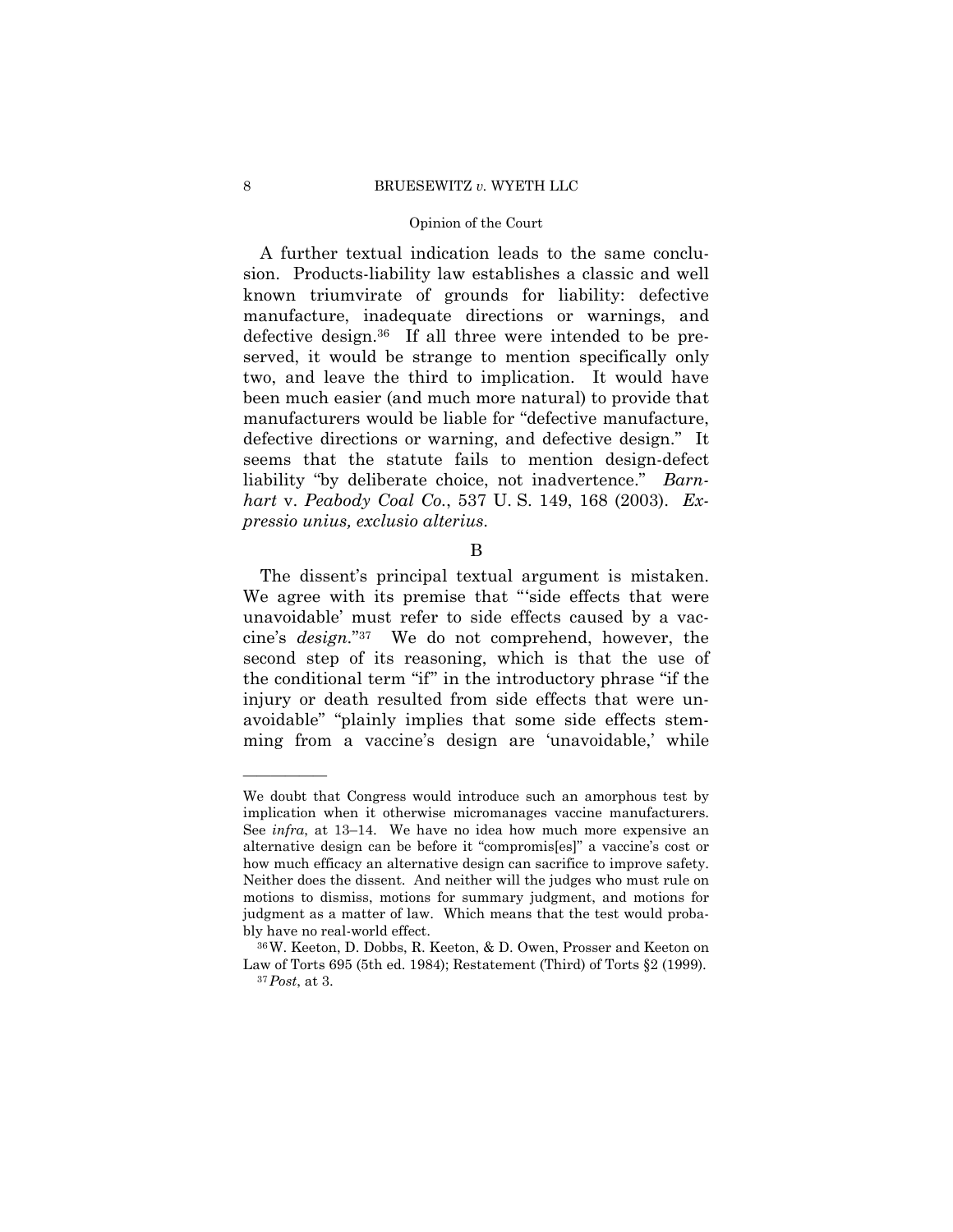others are avoidable."38 That is not so. The "if" clause makes total sense whether the design to which "unavoidable" refers is (as the dissent believes) any feasible design (making the side effects of the design used for the vaccine at issue avoidable), or (as we believe) the particular design used for the vaccine at issue (making its side effects unavoidable). Under the latter view, the condition established by the "if" clause is that the vaccine have been properly labeled and manufactured; and under the former, that it have been properly *designed*, labeled, and manufactured. Neither view renders the "if" clause a nullity. Which of the two variants must be preferred is addressed by our textual analysis, and is in no way determined by the "if" clause.

 Petitioners' and the dissent's textual argument also rests upon the proposition that the word "unavoidable" in  $§300aa-22(b)(1)$  is a term of art that incorporates comment *k* to Restatement (Second) of Torts §402A (1963– 1964).39 The Restatement generally holds a manufacturer strictly liable for harm to person or property caused by "any product in a defective condition unreasonably dangerous to the user."40 Comment *k* exempts from this strict-liability rule "unavoidably unsafe products." An unavoidably unsafe product is defined by a hodge-podge of criteria and a few examples, such as the Pasteur rabies vaccine and experimental pharmaceuticals. Despite this lack of clarity, petitioners seize upon one phrase in the comment *k* analysis, and assert that by 1986 a majority of courts had made this a *sine qua non* requirement for an "unavoidably unsafe product": a case-specific showing that the product was "quite incapable of being made safer for

<sup>38</sup> *Ibid.* 39See Brief for Petitioners 29.

<sup>40</sup>Restatement §402A, p. 347.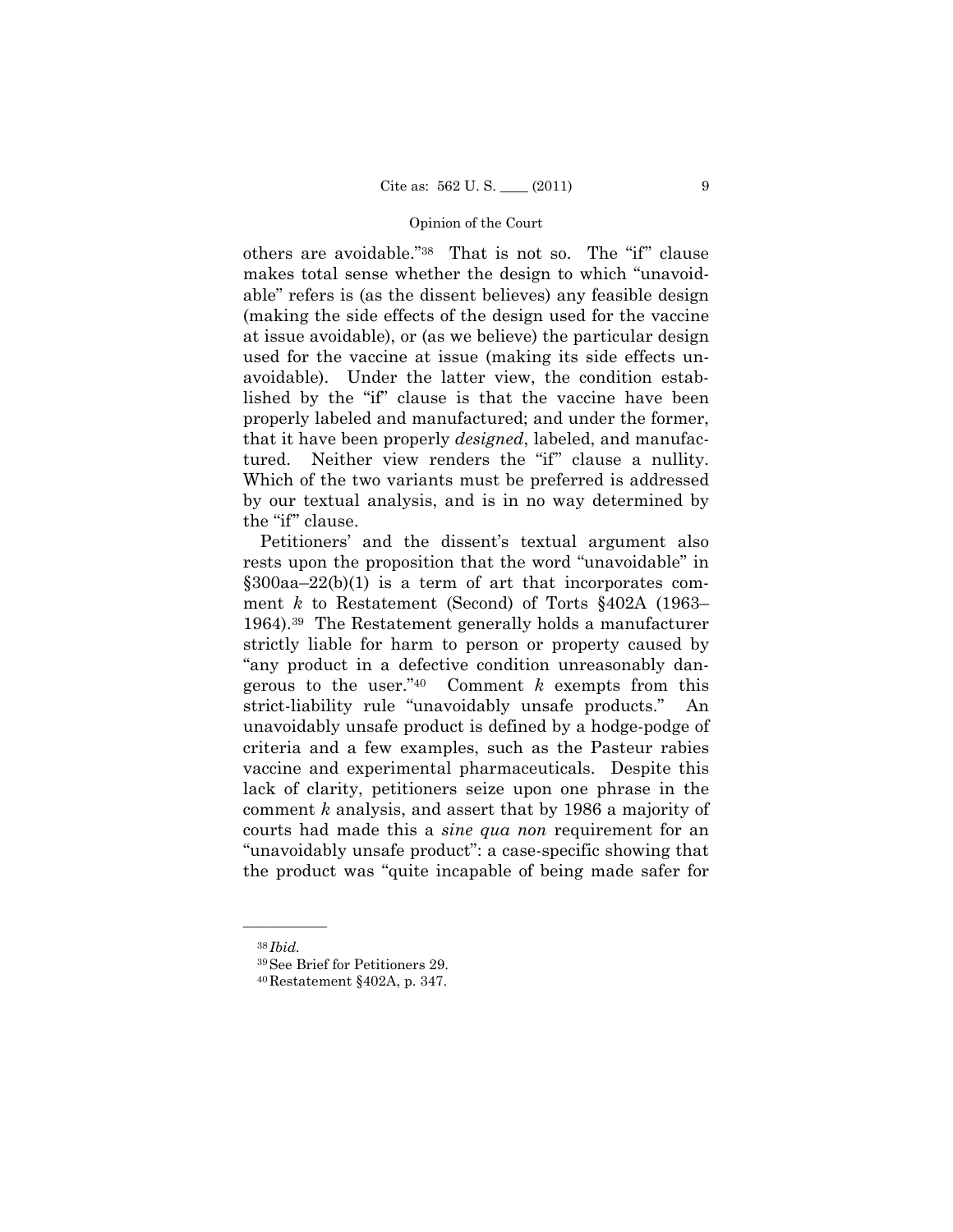[its] intended . . . use."41

——————

 We have no need to consider the finer points of comment *k*. Whatever consistent judicial gloss that comment may have been given in 1986, there is no reason to believe that  $§300aa-22(b)(1)$  was invoking it. The comment creates a special category of "unavoidably unsafe products," while the statute refers to "side effects that were unavoidable." That the latter uses the adjective "unavoidable" and the former the adverb "unavoidably" does not establish that Congress had comment *k* in mind. "Unavoidable" is hardly a rarely used word. Even the cases petitioners cite as putting a definitive gloss on comment *k* use the precise phrase "unavoidably unsafe product";<sup>42</sup> none attaches special significance to the term "unavoidable" standing alone.

The textual problems with petitioners' interpretation do

<sup>41</sup> *Id.,* Comment *k*, p. 353; Petitioners cite, *inter alia*, *Kearl* v. *Lederle Labs.*, 172 Cal. App. 3d 812, 828–830, 218 Cal. Rptr. 453, 463–464 (1985); *Belle Bonfils Memorial Blood Bank* v. *Hansen*, 665 P. 2d 118, 122 (Colo. 1983).

Though it is not pertinent to our analysis, we point out that a large number of courts disagreed with that reading of comment *k*, and took it to say that manufacturers did not face strict liability for side effects of properly manufactured prescription drugs that were accompanied by adequate warnings. See, *e.g., Brown* v. *Superior Court*, 227 Cal. Rptr. 768, 772–775 (Cal. App. 1986), (officially depublished), aff'd 44 Cal. 3d 1049, 751 P. 2d 470 (1988); *McKee* v. *Moore*, 648 P. 2d 21, 23 (Okla. 1982); *Stone* v. *Smith, Kline & French Labs.*, 447 So. 2d 1301, 1303– 1304 (Ala. 1984); *Lindsay* v. *Ortho Pharm. Corp.*, 637 F. 2d 87, 90–91 (CA2 1980) (applying N. Y. law); *Wolfgruber* v. *Upjohn Co.*, 72 App. Div. 2d 59, 61, 423 N. Y. S. 2d 95, 96 (1979); *Chambers* v. *G. D. Searle & Co.*, 441 F. Supp. 377, 380–381 (D Md. 1975); *Basko* v. *Sterling Drug, Inc.*, 416 F. 2d 417, 425 (CA2 1969) (applying Conn. law). 42See, *e.g., Johnson* v. *American Cyanamid Co.*, 239 Kan. 279, 285,

<sup>718</sup> P. 2d 1318, 1323 (1986); *Feldman* v. *Lederle Labs.*, 97 N. J. 429, 440, 446–447, 479 A. 2d 374, 380, 383–384 (1984); *Belle Bonfils Memorial Blood Bank supra*, at 121–123; *Cassisi* v. *Maytag Co.*, 396 So. 2d 1140, 1144, n. 4, 1146 (Fla. App. 1981); *Racer* v. *Utterman*, 629 S. W. 2d 387, 393 (Mo. App. 1981).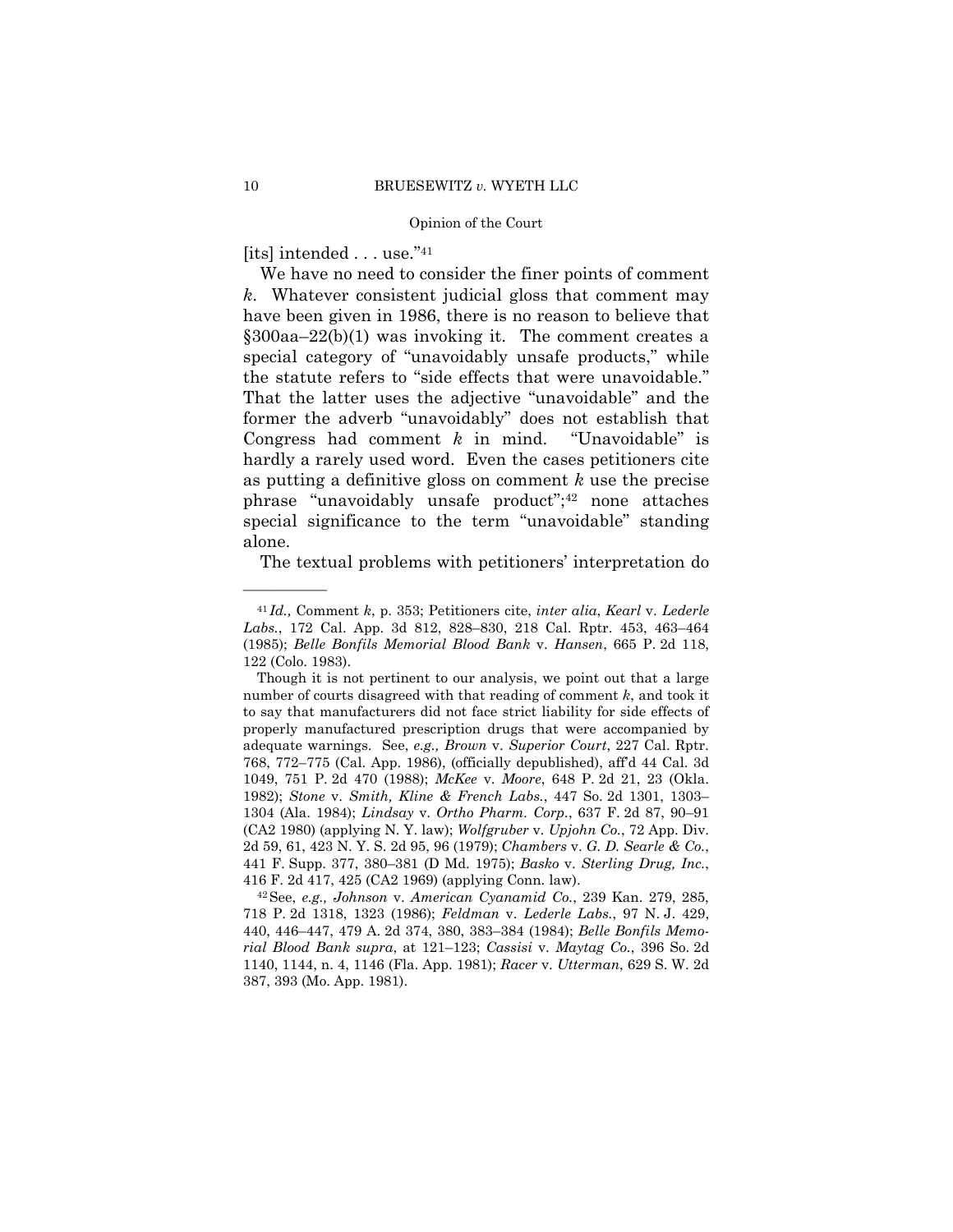not end there. The phrase "even though" in the clause "even though the vaccine was properly prepared and [labeled]" is meant to signal the unexpected: unavoidable side effects persist *despite* best manufacturing and labeling practices.43 But petitioners' reading eliminates any opposition between the "even though" clause—called a concessive subordinate clause by grammarians—and the word "unavoidable."44 Their reading makes preemption turn equally on unavoidability, proper preparation, and proper labeling. Thus, the dissent twice refers to the requirements of proper preparation and proper labeling as "two additional prerequisites" for preemption independent of unavoidability.45 The primary textual justification for the dissent's position depends on that independence.<sup>46</sup> But linking independent ideas is the job of a coordinating junction like "and," not a subordinating junction like "even though."47

<sup>43</sup>The dissent's assertion that we treat "even though" as a synonym for "because" misses the subtle distinction between "because" and "despite." See *post,* at 17, n. 14. *"*Even though" is a close cousin of the latter. See Webster's New International Dictionary 709, 2631 (2d ed. 1957). The statement "the car accident was unavoidable despite his quick reflexes" indicates that quick reflexes could not avoid the accident, and leaves open two unstated possibilities: (1) that other, unstated means of avoiding the accident besides quick reflexes existed, but came up short as well; or (2) that quick reflexes were the only possible way to avoid the accident. Our interpretation of §300aa–  $22(b)(1)$  explains why we think Congress meant the latter in this context. (Incidentally, the statement "the car accident was unavoidable because of his quick reflexes" makes no sense.)<br><sup>44</sup>See W. Follett, Modern American Usage: A Guide 61 (1966).<br><sup>45</sup>Post. at 9. 17.

<sup>&</sup>lt;sup>46</sup> *Post*, at 3–5. **45**<br><sup>47</sup> The dissent responds that these "additional prerequisites" act "in a concessive, subordinating fashion," *post,* at 17, n. 14 (internal quotation marks and brackets omitted). But that is no more true of the dissent's conjunctive interpretation of the present text than it is of *all* provisions that set forth additional requirements—meaning that we could eliminate "even though" from our English lexicon, its function being entirely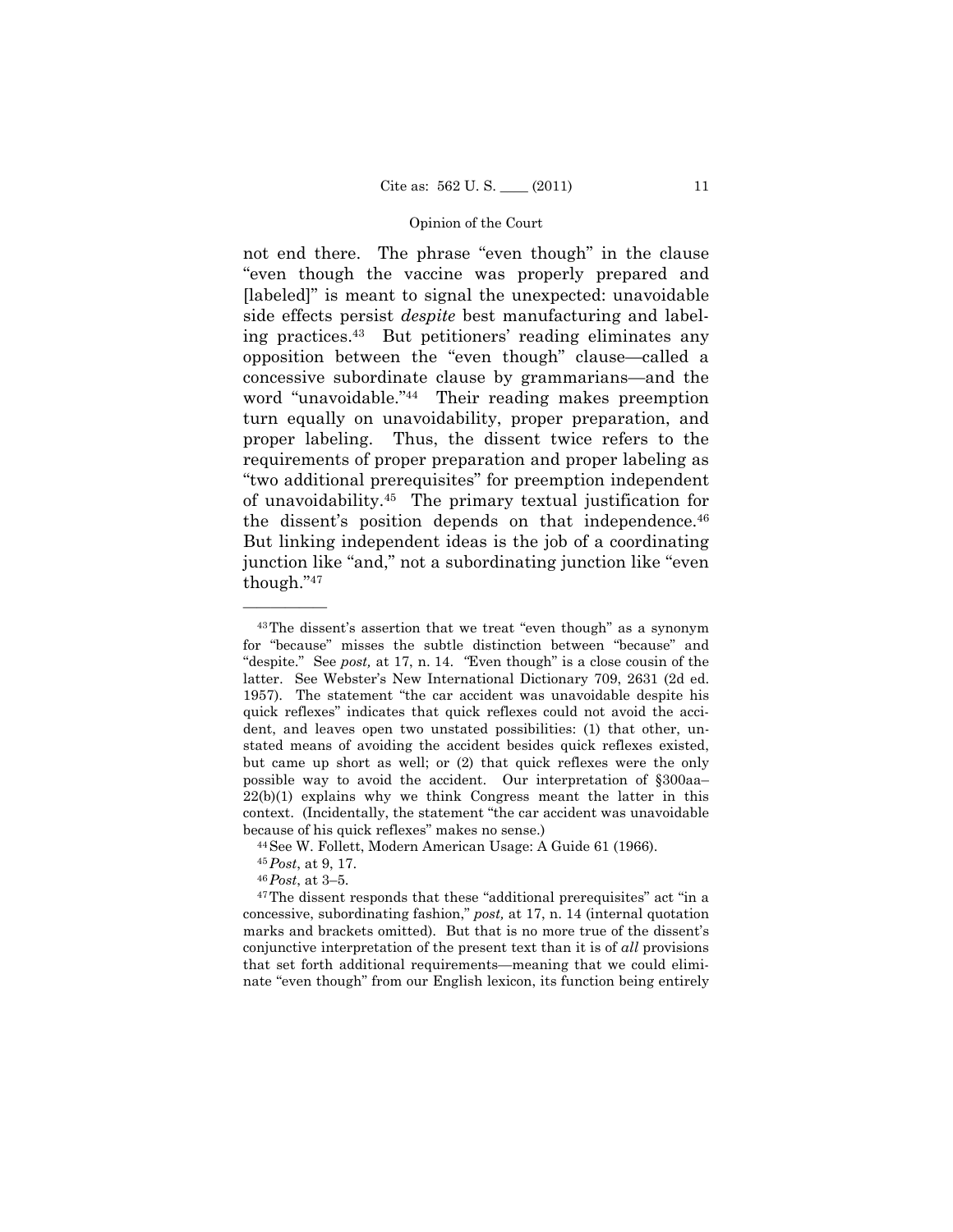Petitioners and the dissent contend that the interpretation we propose would render part of  $\S 300aa - 22(b)(1)$ superfluous: Congress could have more tersely and more clearly preempted design-defect claims by barring liability "if . . . the vaccine was properly prepared and was accompanied by proper directions and warnings." The intervening passage ("the injury or death resulted from side effects that were unavoidable even though") is unnecessary. True enough. But the rule against giving a portion of text an interpretation which renders it superfluous does not prescribe that a passage which could have been more terse does not mean what it says. The rule applies only if verbosity and prolixity can be eliminated by giving the offending passage, or the remainder of the text, a competing interpretation. That is not the case here.<sup>48</sup> To be sure, petitioners' and the dissent's interpretation gives independent meaning to the intervening passage (the supposed meaning of comment *k*); but it does so only at the expense of rendering the remainder of the provision superfluous. Since a vaccine is not "quite incapable of being made safer for [its] intended use" if manufacturing defects could have been eliminated or better warnings provided, the entire "even though" clause is a useless appendage.<sup>49</sup> It would suffice to say "if the injury or death resulted from side effects that were unavoidable"—full stop.

performed by "and." No, we think "even though" has a distinctive concessive, subordinating role to play. 48Because the dissent has a superfluity problem of its own, its reli-

ance on *Bates* v. *Dow Agrosciences LLC*, 544 U. S. 431 (2005), is misplaced. See *id.,* at 449 (adopting an interpretation that was "the only one that makes sense of each phrase" in the relevant statute).<br><sup>49</sup>That is true regardless of whether  $\S 300$ aa–22(b)(1) incorporates

comment *k*. See Restatement §402A, Comment *k*, pp. 353, 354 (noting that "unavoidably unsafe products" are exempt from strict liability "with the qualification that they are properly prepared and marketed, and proper warning is given").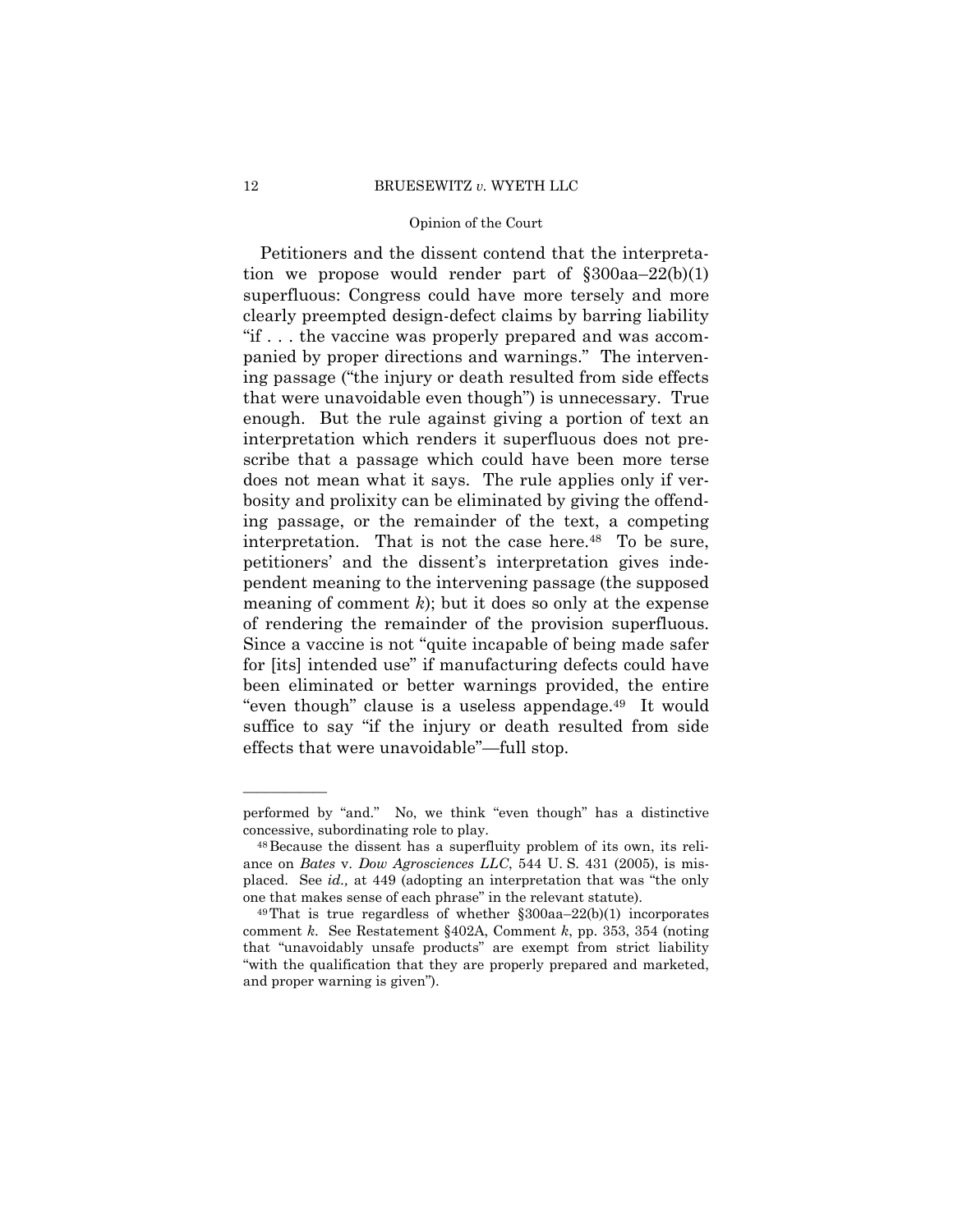### III

 The structure of the NCVIA and of vaccine regulation in general reinforces what the text of  $\S 300$ aa–22(b)(1) suggests. A vaccine's license spells out the manufacturing method that must be followed and the directions and warnings that must accompany the product.<sup>50</sup> Manufacturers ordinarily must obtain the Food and Drug Administration's (FDA) approval before modifying either.<sup>51</sup> Deviations from the license thus provide objective evidence of manufacturing defects or inadequate warnings. Further objective evidence comes from the FDA's regulations more than 90 of them<sup>52</sup>—that pervasively regulate the manufacturing process, down to the requirements for plumbing and ventilation systems at each manufacturing facility.53 Material noncompliance with any one of them, or with any other FDA regulation, could cost the manufacturer its regulatory-compliance defense.54

 Design defects, in contrast, do not merit a single mention in the NCVIA or the FDA's regulations. Indeed, the FDA has never even spelled out in regulations the criteria it uses to decide whether a vaccine is safe and effective for its intended use.55 And the decision is surely not an easy one. Drug manufacturers often could trade a little less efficacy for a little more safety, but the safest design is not always the best one. Striking the right balance between safety and efficacy is especially difficult with respect to vaccines, which affect public as well as individual health. Yet the Act, which in every other respect micromanages manufacturers, is silent on how to evaluate competing designs. Are manufacturers liable only for failing to em-

 $^{50}$ See 42 U. S. C. §262(a), (j); 21 CFR §§601.2(a), 314.105(b) (2010).<br> $^{51}$ See §601.12.

<sup>52</sup>See §§211.1 *et seq.*, 600.10–600.15, 600.21–600.22, 820.1 *et seq.*

<sup>53</sup>See §§211.46, 211.48.

<sup>54</sup>See 42 U. S. C. §300aa–22(b)(2).

<sup>55</sup>Hutt, Merrill, & Grossman, Food and Drug Law, at 685, 891.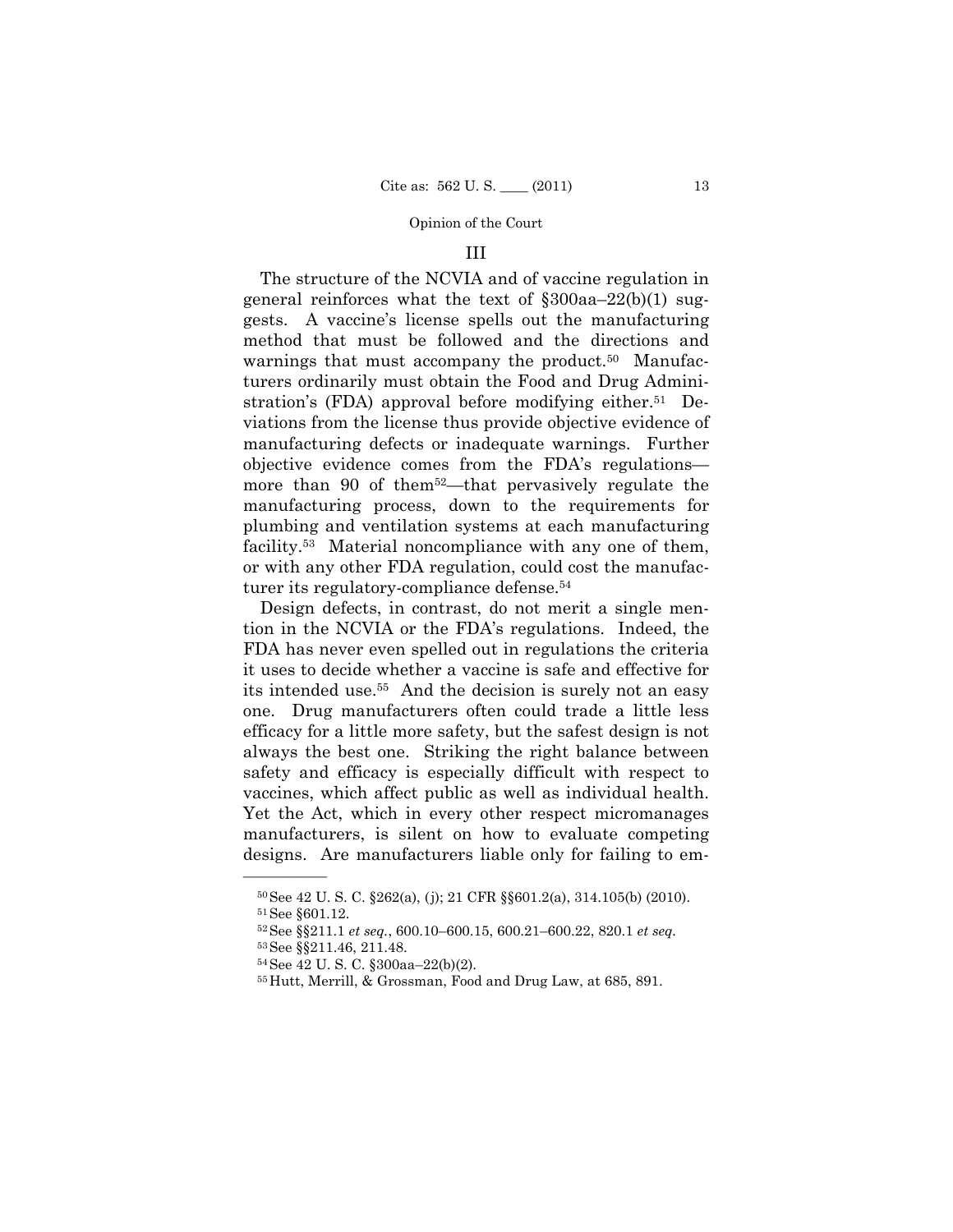ploy an alternative design that the FDA has approved for distribution (an approval it takes years to obtain<sup>56</sup>)? Or does it suffice that a vaccine design has been approved in other countries? Or could there be liability for failure to use a design that exists only in a lab? Neither the Act nor the FDA regulations provide an answer, leaving the universe of alternative designs to be limited only by an expert's imagination.

 Jurors, of course, often decide similar questions with little guidance, and we do not suggest that the absence of guidance alone suggests preemption. But the lack of guidance for design defects combined with the extensive guidance for the two grounds of liability specifically mentioned in the Act strongly suggests that design defects were not mentioned because they are not a basis for liability.

 The mandates contained in the Act lead to the same conclusion. Design-defect torts, broadly speaking, have two beneficial effects: (1) prompting the development of improved designs, and (2) providing compensation for inflicted injuries. The NCVIA provides other means for achieving both effects. We have already discussed the Act's generous compensation scheme. And the Act provides many means of improving vaccine design. It directs the Secretary of Health and Human Services to promote "the development of childhood vaccines that result in fewer and less serious adverse reactions."57 It establishes a National Vaccine Program, whose Director is "to achieve optimal prevention of human infectious diseases . . . and to achieve optimal prevention against adverse reactions."58 The Program is to set priorities for federal vaccine research, and to coordinate federal vaccine safety and effi-

<sup>56</sup>See Sing & William, Supplying Vaccines, at 66–67.

<sup>57</sup> 42 U. S. C. §300aa–27(a)(1).

<sup>58</sup> §300aa–1.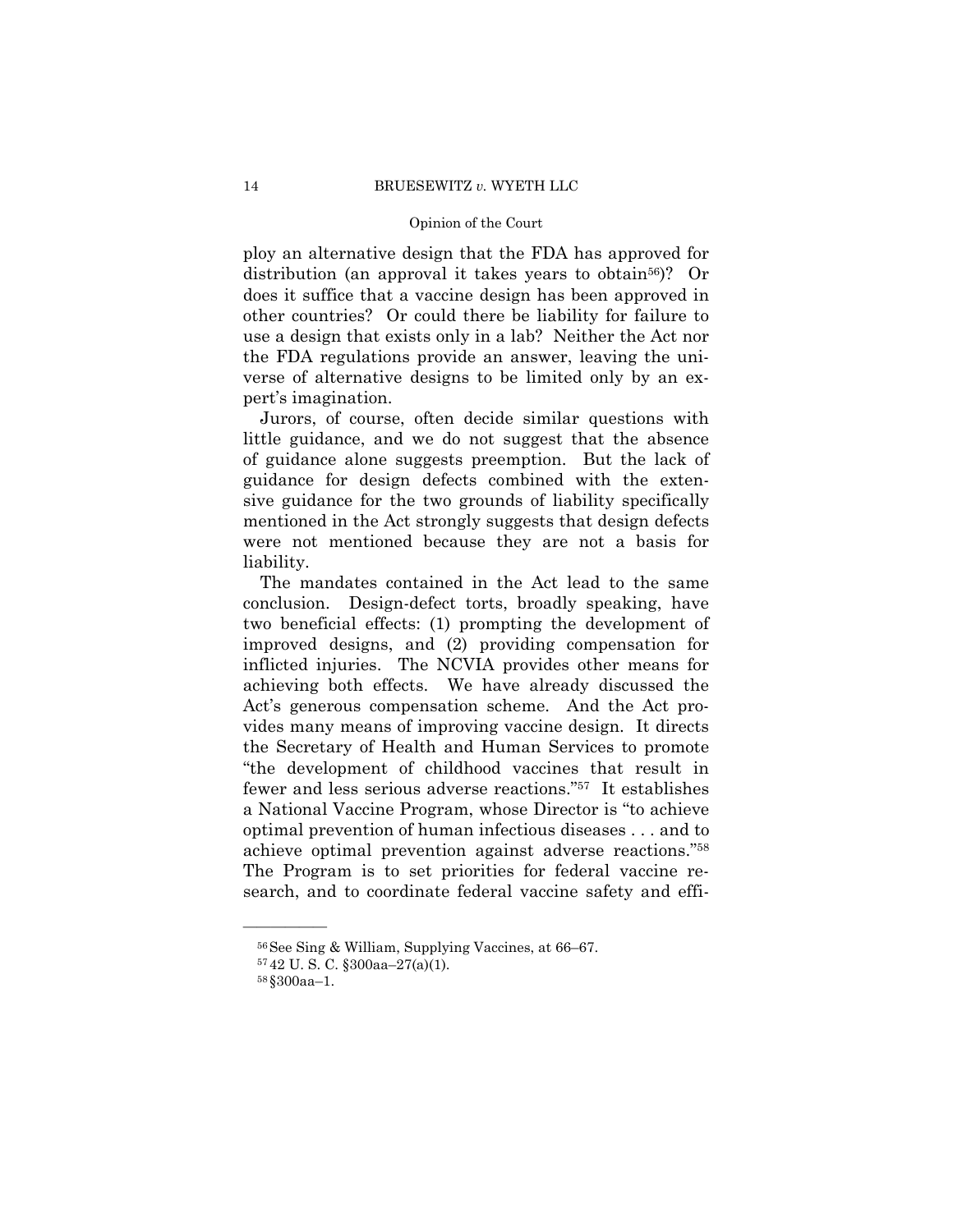cacy testing.59 The Act requires vaccine manufacturers and health-care providers to report adverse side effects, $60$ and provides for monitoring of vaccine safety through a collaboration with eight managed-care organizations.61 And of course whenever the FDA concludes that a vaccine is unsafe, it may revoke the license.<sup>62</sup>

 These provisions for federal agency improvement of vaccine design, and for federally prescribed compensation, once again suggest that §300aa–22(b)(1)'s silence regarding design-defect liability was not inadvertent. It instead reflects a sensible choice to leave complex epidemiological judgments about vaccine design to the FDA and the National Vaccine Program rather than juries.63

 And finally, the Act's structural *quid pro quo* leads to the same conclusion: The vaccine manufacturers fund from their sales an informal, efficient compensation program for vaccine injuries; $64$  in exchange they avoid costly tort litigation and the occasional disproportionate jury verdict.65 But design-defect allegations are the most speculative and difficult type of products liability claim to

 $59$ See §§300aa–2(a)(1)–(3), 300aa–3.

<sup>60</sup>See §300aa–25(b).

<sup>61</sup>See NVAC 18–19.

<sup>62</sup>See 21 CFR §601.5(b)(1)(vi) (2010).

<sup>63</sup>The dissent quotes just part of this sentence, to make it appear that we believe complex epidemiological judgments ought to be assigned in that fashion. See *post*, at 26. We do not state our preference, but merely note that it is Congress's expressed preference—and in order to preclude the argument that it is absurd to think Congress enacted such a thing, we assert that the choice is reasonable and express some of the reasons why. Leaving it to the jury may (or may not) be reasonable as well; we express no view.<br><sup>64</sup>See 42 U. S. C. §300aa–15(i)(2); Pub. L. 99–660, §323(a), 100 Stat.

<sup>3784.</sup> The dissent's unsupported speculation that demand in the vaccine market is inelastic, see *post*, at 24, n. 22, sheds no light on whether Congress regarded the tax as a *quid pro quo*, most Members of Congress being neither professional economists nor law-and-economics scholars. 65See 42 U. S. C. §§300aa–11(a)(2), 300aa–22.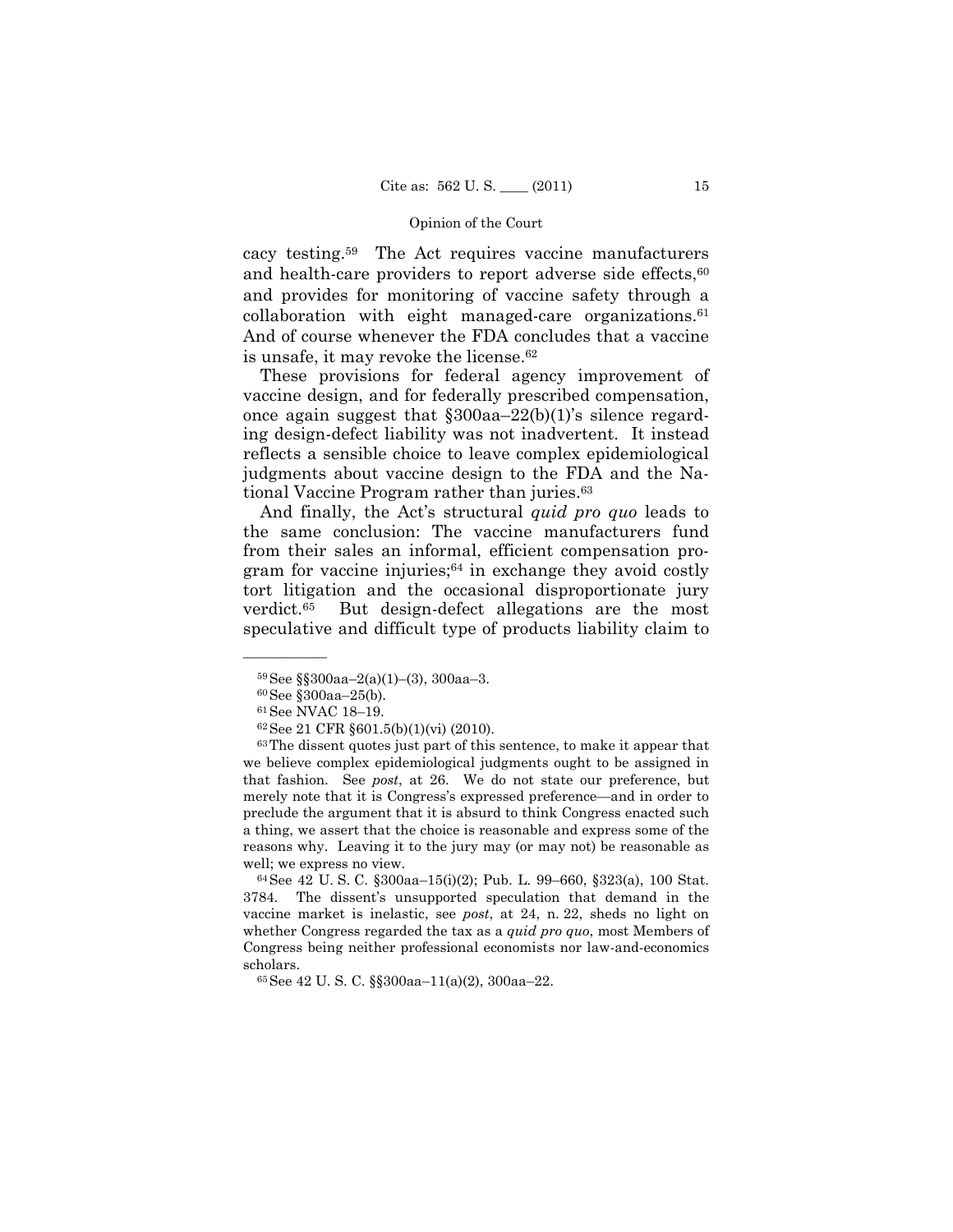litigate. Taxing vaccine manufacturers' product to fund the compensation program, while leaving their liability for design defect virtually unaltered, would hardly coax manufacturers back into the market.

 The dissent believes the Act's mandates are irrelevant because they do not spur innovation in precisely the same way as state-law tort systems.<sup>66</sup> That is a novel suggestion. Although we previously have expressed doubt that Congress would quietly preempt product-liability claims without providing a federal substitute, see *Medtronic, Inc.* v. *Lohr*, 518 U. S. 470, 486–488 (1996) (plurality opinion), we have never suggested we would be skeptical of preemption unless the congressional substitute operated like the tort system. We decline to adopt that stance today. The dissent's belief that the FDA and the National Vaccine Program cannot alone spur adequate vaccine innovation is probably questionable, but surely beside the point.

IV

 Since our interpretation of §300aa–22(b)(1) is the only interpretation supported by the text and structure of the NCVIA, even those of us who believe legislative history is a legitimate tool of statutory interpretation have no need to resort to it. In any case, the dissent's contention that it would contradict our conclusion is mistaken.

 The dissent's legislative history relies on the following syllogism: A 1986 House Committee Report states that §300aa–22(b)(1) "sets forth the principle contained in Comment k of Section 402A of the Restatement of Torts (Second);"67 in 1986 comment *k* was "commonly understood" to require a case-specific showing that "no feasible alternative design" existed; Congress therefore must have intended  $\S 300$ aa–22(b)(1) to require that showing.<sup>68</sup> The

<sup>66</sup>See *post*, at 21–24. 67H. R. Rep. No. 99–908, pt. 1, p. 25 (1986) (hereinafter 1986 Report). 68*Post*, at 7–8.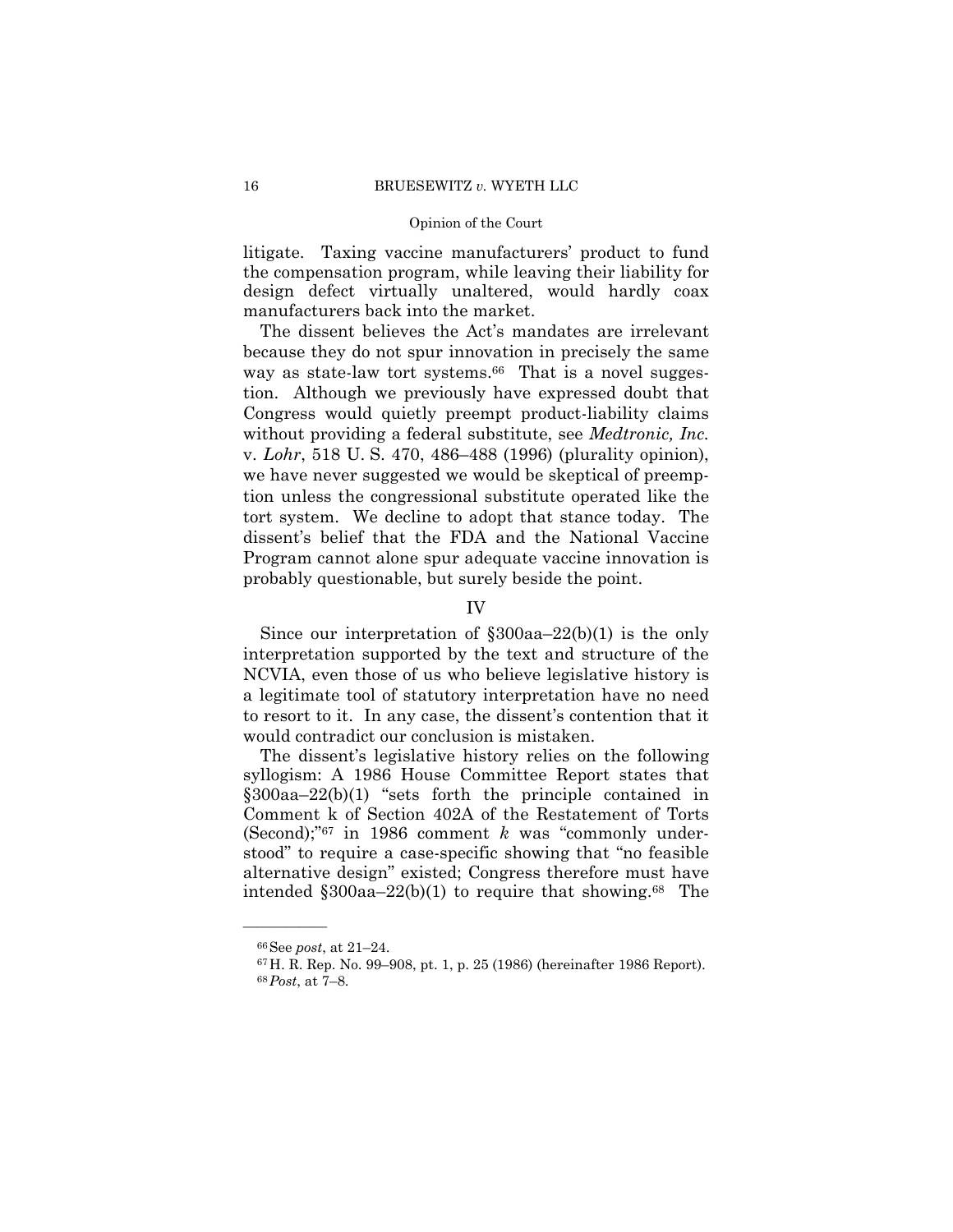syllogism ignores unhelpful statements in the Report and relies upon a term of art that did not exist in 1986.

 Immediately after the language quoted by the dissent, the 1986 Report notes the difficulty a jury would have in faithfully assessing whether a feasible alternative design exists when an innocent "young child, often badly injured or killed" is the plaintiff.69 Eliminating that concern is why the Report's authors "strongly believ[e] that Comment k is appropriate and necessary as the policy for civil actions seeking damages in tort."70 The dissent's interpretation of §300aa–22(b)(1) and its version of "the principle in Comment K" adopted by the 1986 Report leave that concern unaddressed.

 The dissent buries another unfavorable piece of legislative history. Because the Report believes that §300aa–  $22(b)(1)$  should incorporate "the principle in Comment K" and because the Act provides a generous no-fault compensation scheme, the Report counsels injured parties who cannot prove a manufacturing or labeling defect to "pursue recompense in the compensation system, not the tort system."71 That counsel echoes our interpretation of §300aa–22(b)(1).

 Not to worry, the dissent retorts, a Committee Report by a later Congress "authoritative[ly]" vindicates its interpretation.72 Post-enactment legislative history (a contradiction in terms) is not a legitimate tool of statutory interpretation. See *Jones* v. *United States*, 526 U. S. 227, 238

<sup>69</sup> 1986 Report, at 26; see *ibid.* ("[E]ven if the defendant manufacturer may have made as safe a vaccine as anyone reasonably could expect, a court or jury undoubtedly will find it difficult to rule in favor of the 'innocent' manufacturer if the equally 'innocent' child has to bear the risk of loss with no other possibility of recompense"). 70 *Ibid.*

<sup>71</sup> *Ibid.*

<sup>72</sup>*Post*, at 12. This is a courageous adverb since we have previously held that the only authoritative source of statutory meaning is the text that has passed through the Article I process. See *Exxon Mobil Corp.* v. *Allapattah Services, Inc.*, 545 U. S. 546, 568 (2005).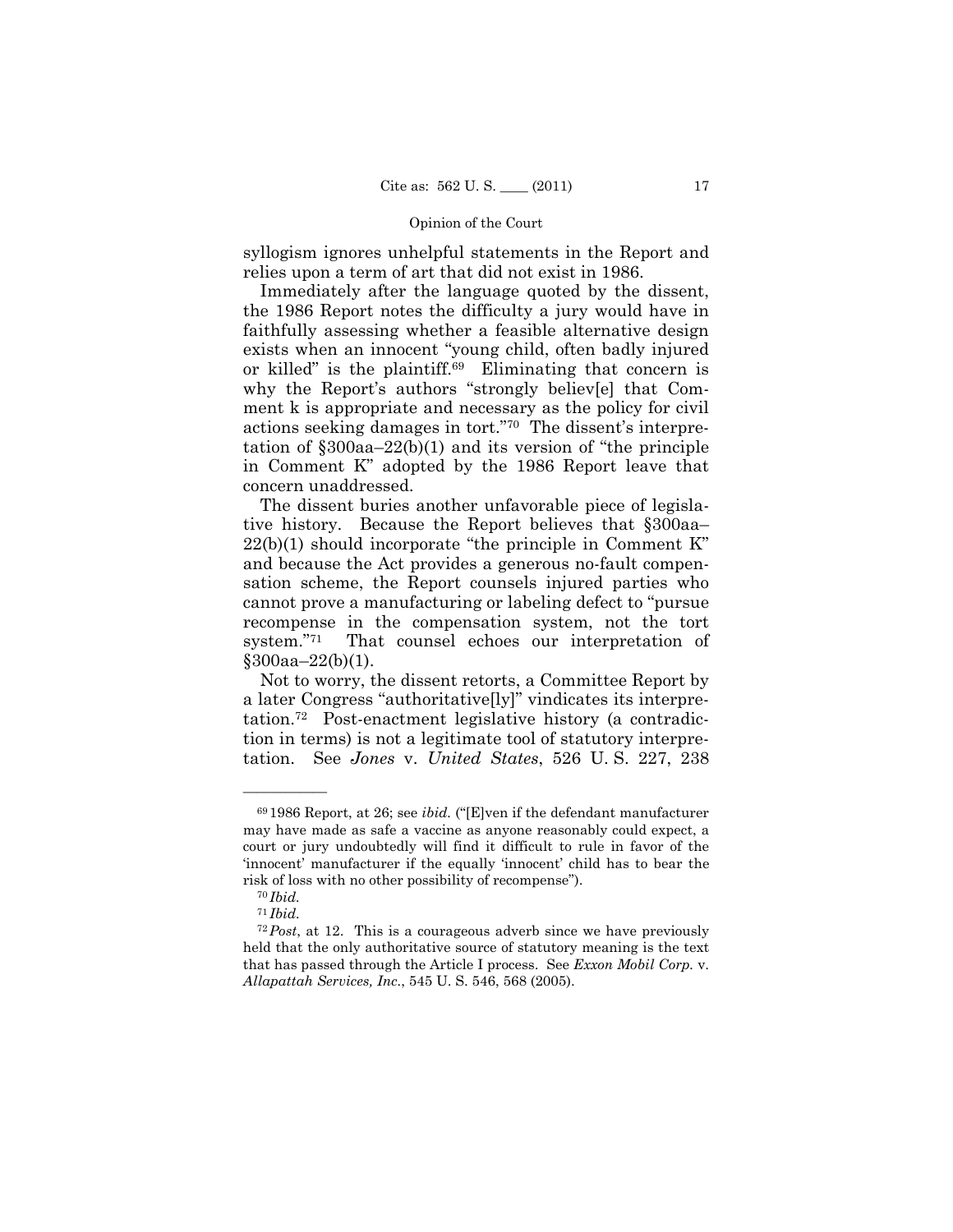(1999); *United States* v. *Mine Workers*, 330 U. S. 258, 281– 282 (1947). Real (pre-enactment) legislative history is persuasive to some because it is thought to shed light on what legislators understood an ambiguous statutory text to mean when they voted to enact it into law. See *Exxon Mobil Corp.* v. *Allapattah Services, Inc.*, 545 U. S. 546, 568 (2005). But post-enactment legislative history by definition "could have had no effect on the congressional vote," *District of Columbia* v. *Heller*, 554 U. S. 570, 605 (2008).

 It does not matter that §300aa–22(b)(1) did not take effect until the later Congress passed the excise tax that funds the compensation scheme,73 and that the supposedly dispositive Committee Report is attached to that funding legislation.74 Those who voted on the relevant statutory language were not necessarily the same persons who crafted the statements in the later Committee Report; or if they were did not necessarily have the same views at that earlier time; and no one voting at that earlier time could possibly have been informed by those later statements. Permitting the legislative history of subsequent funding legislation to alter the meaning of a statute would set a dangerous precedent. Many provisions of federal law depend on appropriations or include sunset provisions;<sup>75</sup> they cannot be made the device for unenacted statutory revision.

 That brings us to the second flaw in the dissent's syllogism: Comment *k* did not have a "commonly understood meaning"76 in the mid-1980's. Some courts thought it required a case-specific showing that a product was "unavoidably unsafe"; many others thought it categorically exempted certain types of products from strict liability.<sup>77</sup>

<sup>73</sup>Pub. L. 99–960, §323(a), 100 Stat. 3784.

<sup>74</sup>H. R. Rep. No. 100–391, pt. 1, p. 701 (1987).

<sup>75</sup>See, *e.g.,* Pub. L. 104–208, §§401, 403(a), 110 Stat. 3009–655 to 3009–656, 3009–659 to 3009–662, as amended, note following 8 U. S. C. §1324a (2006 ed., Supp. III) (E-Verify program expires Sept. 30, 2012). 76*Post*, at 8. 77See n. 39, *supra; post*, at 7–8, n. 5.